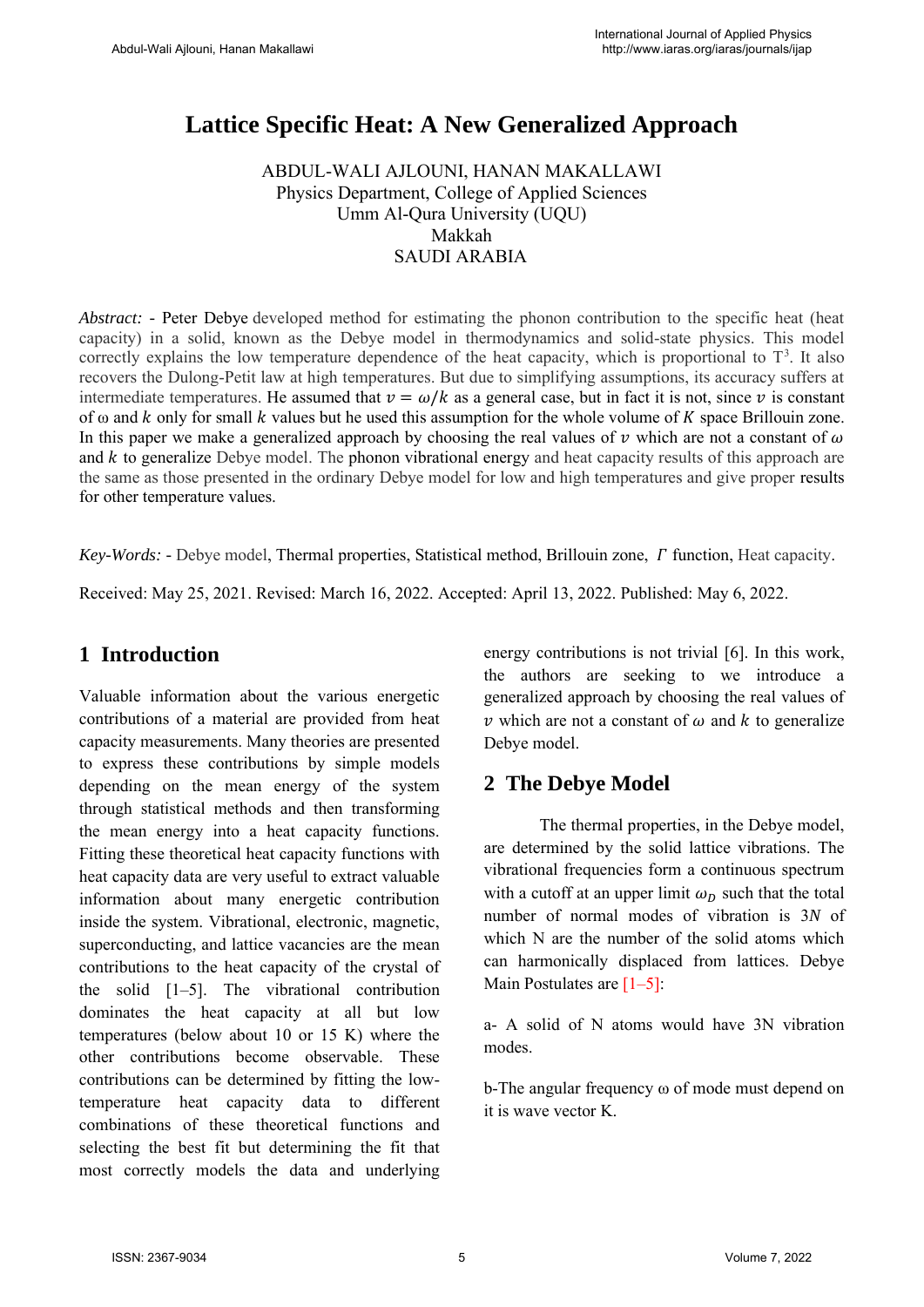c-There must be same maximum angular frequency  $\omega_m$ , such that 3N which is the total number of distinguishable modes.

$$
3N = \int_0^{\omega_m} g(\omega) \, d\omega \qquad (1)
$$

 $d-\omega_m$  should be the upper limit for the integral describing the total vibrational energy

$$
U = \int_0^{\omega_D} \frac{\hbar \omega g(\omega)}{\exp(\frac{\hbar \omega}{KT})^{-1}} d\omega \qquad (2)
$$

e- It should be possible to obtain useful results by expressing  $q(\omega)$  as though the phase velocity  $\nu =$  $\omega/k$ ;  $v<sub>o</sub>$  is a suitably chosen speed of sound for all modes of vibration.

f-It is convenient to express the operation of Debye model in terms of the parameter  $\theta_D = \hbar \omega_D / k_B$  with dimension of temperature, rather than in terms of the limiting frequency  $\omega_D = k_B \theta_D / \hbar$  or maximum radius  $k_D = \omega_D / r_o$  in reciprocal space. Since a sphere of radius  $k<sub>D</sub>$  occupies the same volume of K-space as a true Brillouin zone. Thus, a phonon with a wave vector comparable with  $k_D$ (frequency compare with  $\omega_D$ , energy compare with  $k_B \theta_D$ ) is a phonon near boundaries.

$$
g(\omega) = \frac{\omega^2}{2\pi^2} \left[\frac{1}{v_L^3} + \frac{2}{v_T^3}\right] \tag{3}
$$

Where  $v_L$ ,  $v_T$  represents the speeds of transmission of longitudinal and transverse waves but since they are different, then Debye approximation consists as:

$$
g(\omega) = \frac{3\omega^2}{2\pi^2 v_0^3} \quad \text{where} \quad 0 < \omega < \omega_D \qquad (4)
$$

## **3 Material and method**

#### **3.1 Notes on Debye Postulates**

Debye assumed that  $v = \omega/k$  as a general case, but in fact it is not, since  $\nu$  is constant of  $\omega$  and  $k$  only for small  $k$  values but he used this assumption for the whole volume of  $K$  space Brillouin zone.

#### **3.2 Result and Discussion**

*For small k values:* 

$$
\sin\left(\frac{ka}{z}\right) = \left(\frac{ka}{z}\right); \sin^3\left(\frac{ka}{z}\right) = \left(\frac{ka}{z}\right)^3
$$
\n
$$
U = \frac{3h}{2\pi^2 v_0^3} \int_0^{\omega_{\text{max}}} \frac{\omega^3 \left(\frac{ka}{z}\right)^3}{\left(\frac{ka}{z}\right)^3 [\exp\left(\frac{h\omega}{k_B T}\right)^{-1}]} d\omega \qquad (5)
$$
\n
$$
v_\circ = \omega_D^3 V / 6H^2 N_A
$$
\n
$$
U = \frac{9N_A}{\omega_D^3} \int_0^{\omega_{\text{max}}} \frac{h\omega^3}{\exp\left(\frac{h\omega}{k_B T}\right)^{-1}} d\omega \qquad (6)
$$

Which is the result Debye had obtained. At low temperature:

$$
U = \frac{9N_A}{\omega_D^3} \int_0^{\omega_{\text{max}}} \frac{\hbar \omega^3}{\exp(\frac{\hbar \omega}{k_B T})^{-1}} d\omega \tag{7}
$$

The heat capacity is:

$$
C_{v} = \left(\frac{dU}{dT}\right)_{v}
$$

$$
= \frac{9N_{A}}{\omega_{D}^{3}} \int_{0}^{\omega_{\text{max}}} \frac{\hbar \omega^{3}(-1)e^{\frac{\hbar \omega}{k_{B}T}}(-1)\frac{\hbar \omega}{k_{B}T^{2}}}{\left(e^{\frac{\hbar \omega}{k_{B}T}}\right)^{2}} d\omega
$$

$$
= \frac{9N_{A}k_{B}}{\omega_{D}^{3}} \left(\frac{\hbar}{k_{B}T}\right) \int_{0}^{\omega_{\text{max}}} \omega^{4} e^{\frac{\hbar \omega}{k_{B}T}} d\omega
$$
(8)

Using  $\Gamma$  function

Let  $y = \hbar \omega / kT$ ,  $dy = \left(\frac{\hbar}{kT}\right)$  $\frac{d}{kT}$ )  $d\omega$  and use them in the last equation

$$
C_{\rm v} = \frac{9R}{\omega_{\rm D}^3} \left(\frac{kT}{\hbar}\right)^3 \Gamma(5) = \frac{9R}{\left(\frac{k\theta_{\rm D}}{\hbar}\right)^3} \left(\frac{kT}{\hbar}\right)^3 \times 24
$$

$$
= 1796 \left(\frac{r}{\hbar \theta_D}\right)^3 \qquad (9)
$$

$$
C_{\rm v} \propto T^3
$$

At high temperature, we use the expansion:

$$
e^{\frac{\hbar\omega}{kT}} = 1 + \frac{\hbar\omega}{kT} + \frac{1}{2!} \frac{\hbar\omega}{kT} + \cdots
$$
\n
$$
U = \frac{9N_A}{\omega_D^3} \int_0^{\omega_{\text{max}}} \frac{\hbar\omega^3}{1 + \frac{\hbar\omega}{kT} + \cdots - 1} d\omega
$$
\n(10)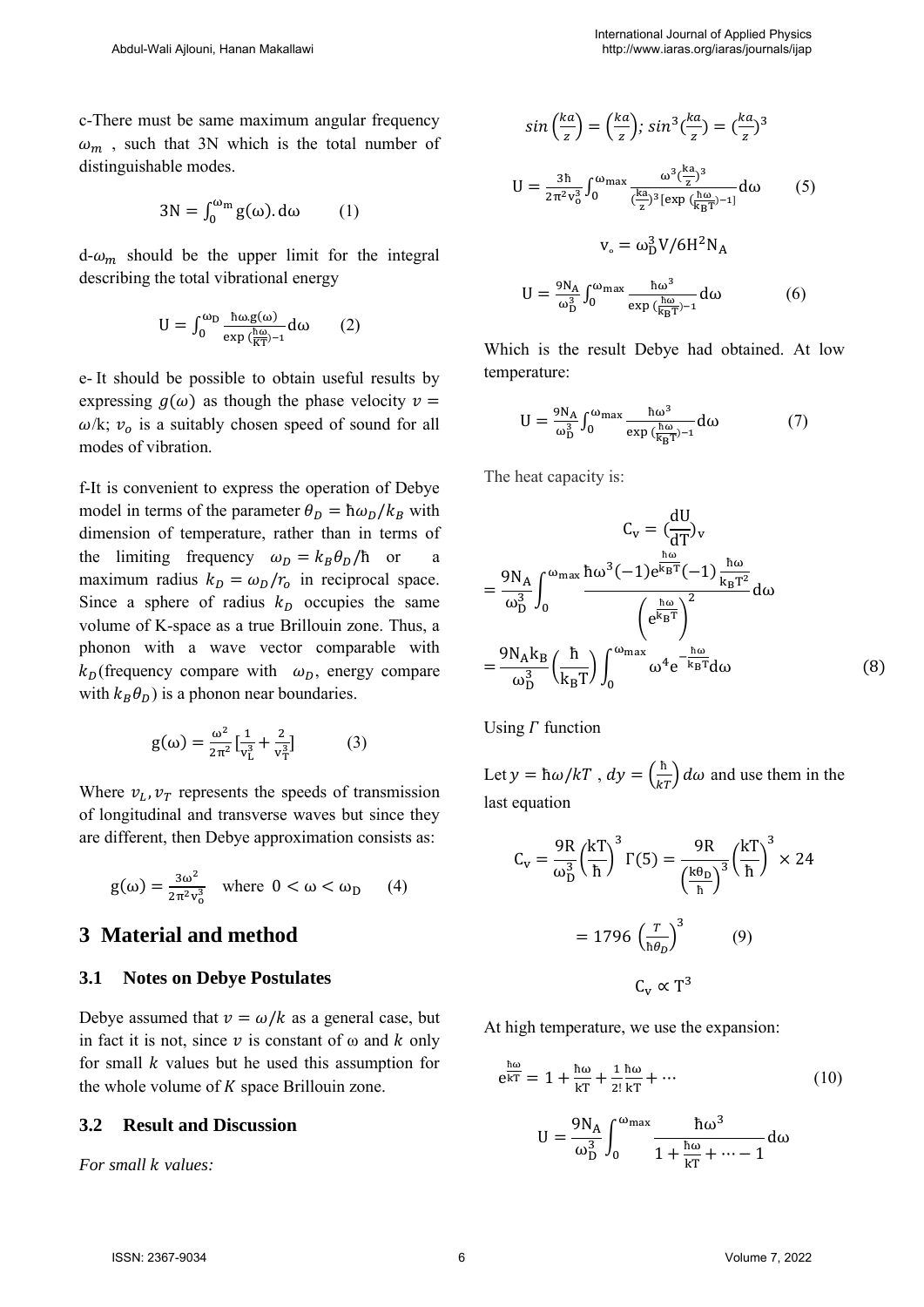For  $k$  value near to Brillouin zone boundaries

$$
U = \int_0^{\omega_{\text{max}}} \frac{3\hbar\omega^3(\frac{k\mathbf{a}}{z})^3}{2\pi^2 v_0^3 \sin^3(\frac{k\mathbf{a}}{z})[\exp(\frac{\hbar\omega}{k_B t})^{-1}]} d\omega \tag{13}
$$

At the Brillouin zone boundaries:  $k = k_D$ ,  $\omega = \omega_D$ and Brillouin zone volume=  $\left(\frac{k_D}{2}\right)$  $\frac{x_{D}}{2}$ )<sup>3</sup> =  $\left(\frac{\pi}{2}\right)$  $\frac{\pi}{2}$ )<sup>3</sup>

$$
U = \frac{3\left(\frac{\pi}{2}\right)^3 h}{2\pi^2 v_0^3} \int_0^{\omega_D} \frac{\omega^3}{\left[\exp\left(\frac{h\omega}{k_B t}\right)^{-1}\right]} d\omega \tag{14}
$$

$$
\frac{3N_A}{V} = \frac{\omega_D^3}{2\pi^2 v_0^3}, V = \left(\frac{\pi}{2}\right)^3
$$
  

$$
U = \frac{9N_A}{\omega_D^3} \int_0^{\omega_D} \frac{\hbar \omega^3}{[\exp\left(\frac{\hbar \omega}{k_B t}\right) - 1]} d\omega
$$
 (15)

Since we are at Brillouin zone boundaries, we are dealing with high temperature.

Using  $\exp\left(\frac{\hbar\omega}{\hbar\omega}\right)$  $\frac{h\omega}{k_{\text{B}}t}$  expansion we will get

$$
U = \frac{9N_A k}{\omega_D^3} \int_0^{\omega_D} \omega^2 T d\omega = \frac{9}{3} R \frac{\omega_D^3}{\omega_D^3} = 3R \tag{16}
$$

Choosing mid points between  $k = 0$  and  $k_{max}$ ;

$$
\frac{ka}{z} = \frac{\pi}{6}, \frac{\pi}{4}, \frac{\pi}{3}, \dots
$$

For  $\frac{ka}{z} = \frac{\pi}{6}$  $\frac{1}{6}$ ( π  $\frac{\pi}{6}$ )<sup>3</sup> =  $\frac{1}{27}$  $\frac{1}{27}$ π  $(\frac{\pi}{2})^3 = \frac{1}{27}V, \sin^3$ π  $\frac{1}{6}$ ) = 0.125  $\left(\frac{\pi}{2}\right)$  $\frac{\pi}{6}$ )<sup>3</sup>  $\sin^3\left(\frac{\pi}{2}\right)$  $\frac{1}{6}$  $= 0.3V$  $\left(\frac{\pi}{4}\right)$  $\frac{\pi}{4}$ )<sup>3</sup>  $\sin^3\left(\frac{\pi}{4}\right)$  $\frac{1}{4}$  $= 0.35V$ 

$$
\frac{(\frac{\pi}{3})^3}{\sin^3(\frac{\pi}{3})} = 0.45V
$$

Where  $V = \left(\frac{\pi}{2}\right)$  $\frac{\pi}{2}$ )<sup>3</sup>

If we use any one of the above values

$$
U = \frac{0.3 V . 3\hbar}{2\pi^2 v_0^3} \int_0^{\omega_D} \frac{\omega^3}{[\exp(\frac{\hbar \omega}{k_B t})^{-1}]} d\omega \tag{17}
$$

$$
U = \frac{2.7 N_A}{\omega_D^3} \int_0^{\omega_D} \frac{\hbar \omega^3}{[\exp(\frac{\hbar \omega}{k_B t})^{-1}]} d\omega \tag{18}
$$

$$
C_{\rm v} = \left(\frac{\Delta E}{dT}\right)_{\rm v}
$$

$$
= \frac{2.7 \text{N}_{\rm A}}{\omega_{\rm D}^3} \int_0^{\omega_{\rm D}} \frac{\hbar \omega^3 (-1) e^{\frac{\hbar \omega}{k_{\rm B}T}} (-1) \frac{\hbar \omega}{k_{\rm B}T^2}}{\left(e^{\frac{\hbar \omega}{k_{\rm B}T}} - 1\right)^2} d\omega \qquad (19)
$$

dU

Let 
$$
y = \frac{\hbar \omega}{k_B T}
$$
,  $dy = \frac{\hbar}{kT} d\omega$   
\n
$$
C_v = \frac{2.7 N_A k}{\omega_D^3} (\frac{\hbar}{kT})^2 \int_0^{\omega_D} \frac{e^{-y} (\frac{kT}{\hbar})^5 y^4}{(e^y - 1)^2} dy
$$
\n
$$
= \frac{2.7 N_A k}{(\frac{k\theta_D}{\hbar})^3} (\frac{kT}{\hbar})^3 \int_0^{\omega_D} \frac{y^4 e^{-y}}{(e^y - 1)^2} dy \qquad (24)
$$
\n
$$
C_v = 2.7 R(\frac{T}{\theta_D})^3 \text{ const.} = \text{const.} T^3 \qquad (20)
$$

## **4 Conclusion**

We have introduced a generalized approach by choosing the real values of  $\nu$  which are not a constant of  $\omega$  and  $k$  to generalize Debye model. The phonon vibrational energy and heat capacity results of this approach are the same as those presented in the ordinary Debye model for low and high temperatures and give proper results for other temperature values.